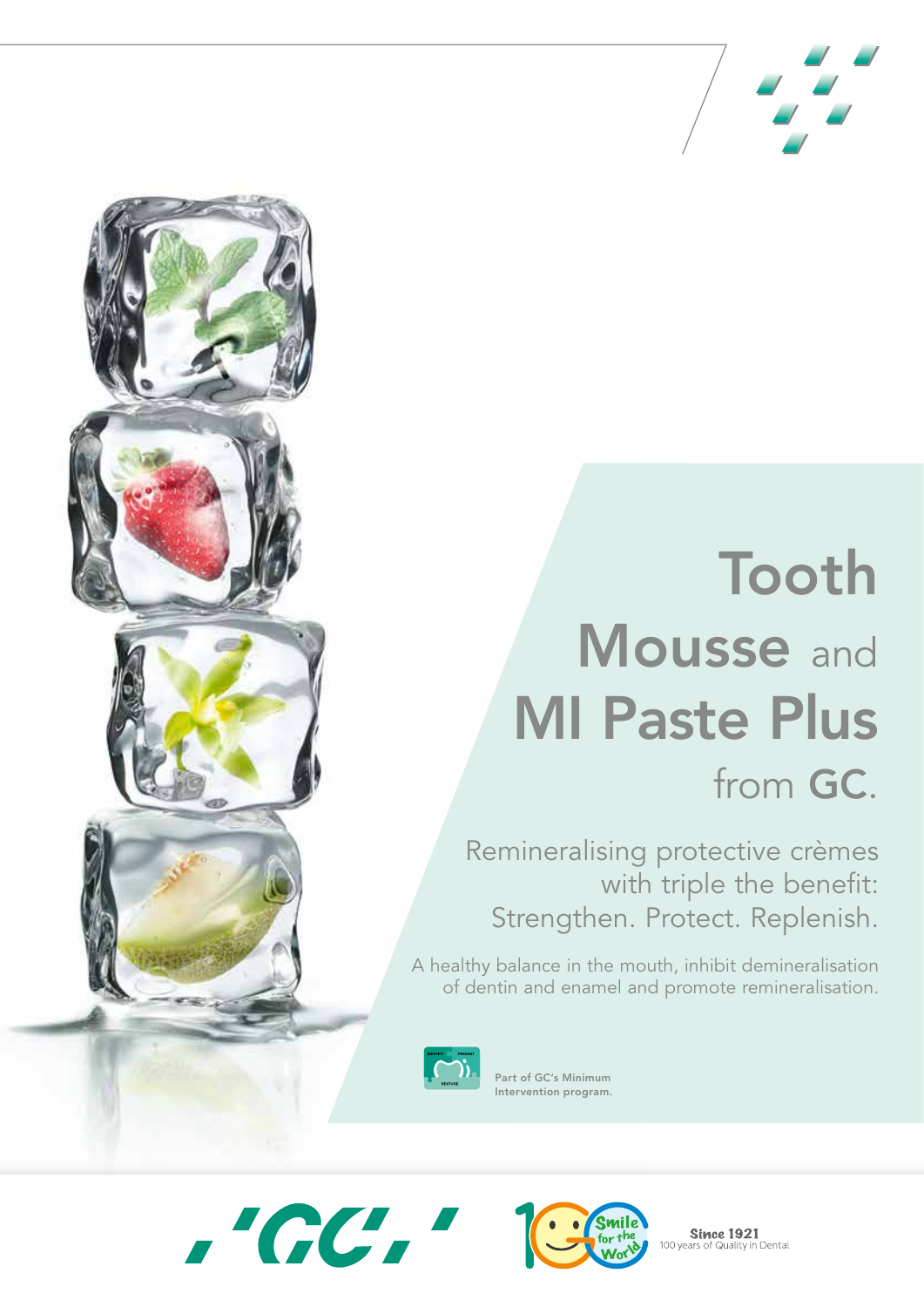## A winning combination for a smile that lasts a lifetime.

Just as your body needs to be conditioned to stay and look healthy, your teeth need conditioning too. Over time, teeth can lose nutrients and strength as a result of whitening procedures, highly acidic food or drinks and the natural aging process. It's important to protect and revitalise teeth to keep them looking terrific for a lifetime. GC presents two breakthrough dental treatment products to do just that.

#### Tooth Mousse and MI Paste Plus:

- $\bullet$  For remineralising  $^{1,11}$  and inhibiting  $^7$  initial caries lesions
- $\bullet$  For desensitising  $3,13$
- During and after orthodontic treatment, especially on white spots <sup>4</sup>
- For providing extra protection, especially against acid attacks<sup>8,9</sup>
- For pregnant women



\*Abstract 3645 - IADR 2010, Barcelona, Spain, Comparison of Tooth Mousse (MI Paste) with Clinpro in situ. E. Reynolds, F. Cai, P. Shen, G. Walker, Y. Yuan, N. Cochrane, D. Reynolds.

Oral Health CRC, Melbourne Dental School, University of Melbourne, Melbourne, Australia. A copy of the research is available on request from GC.





Hypersensitivity



Antonio has Type II diabetes. Undiagnosed until recently, his condition was a major contributor to his low saliva levels, which had caused problems with his teeth.



programme to promote remineralisation and a series of appointments for cleaning and restorative work, the situation has improved. In conjunction with a triclosan-releasing toothpaste (Colgate Total™)\* and flossing, daily use of Tooth Mousse is a key part of Antonio's home care over the long term.

With much of the plaque out of the way, his teeth are now hypermineralised, offering greater protection against further problems.

\*Colgate is not a trademark from GC Europe N.V.

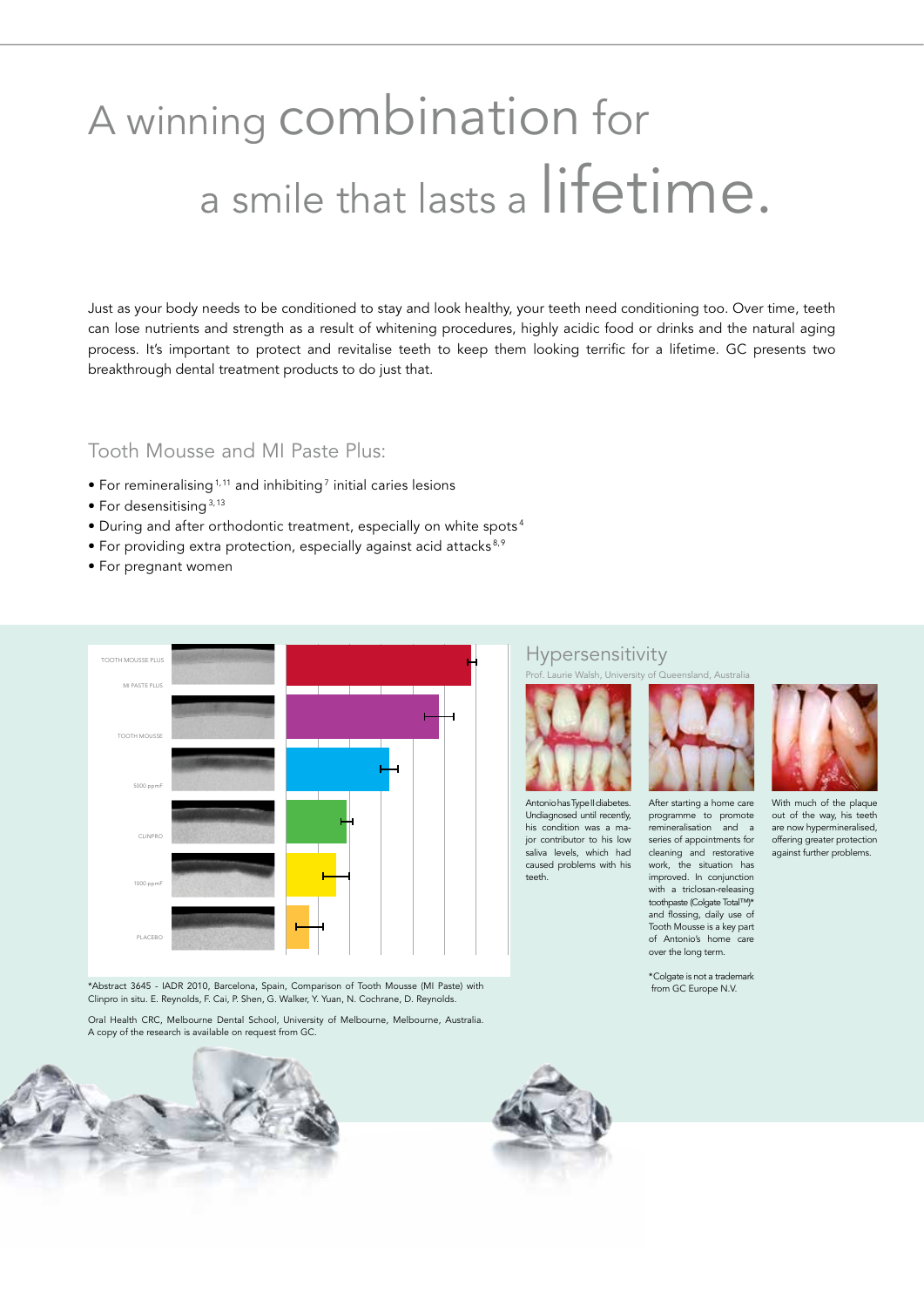# The first natural system for protection.

Introduced in 2002, Tooth Mousse remains an excellent choice in fending off acid attacks. As well as buffering the acidity and restoring the mouth's proper mineral balance in just a few minutes, Tooth Mousse remineralises enamel lesions due to the high level of calcium and phosphate it provides.

Tooth Mousse is the ideal way to give your patients maximum all-round protection. Thanks to RECALDENT™ – its revolutionary ingredient!

RECALDENT™ is derived from casein, the milk protein. Recent research has shown that milk's protective effect lies in a part of the casein protein called casein phosphopeptide (CPP), which carries calcium and phosphate ions as Amorphous Calcium Phosphate (ACP). Calcium phosphate is usually insoluble; in other words, it forms a crystalline structure at neutral pH. However, the CPP keeps the calcium and phosphate in an amorphous, non-crystalline state, much like the saliva's mineral components. This means that the CPP-ACP complex, or RECALDENT™, is the optimal way to deliver calcium and phosphate ions to the surface of the tooth and within dental plaque. In short, RECALDENT™ depresses enamel demineralisation and, even better, remineralises enamel.





#### The benefits of Tooth Mousse at a glance:

- Supports greater resistance to acid attacks<sup>8,9</sup> by inhibiting enamel demineralisation<sup>1,11</sup> and inducing remineralisation at the tooth surface and sub-surface
- Reduces hypersensitivity by obturating open dentinal tubules<sup>3,13</sup>
- Prevents initial caries forming thanks to its anti-cariogenic properties <sup>10</sup>
- Reverses the white spot lesions process, even after orthodontic treatment <sup>4</sup>

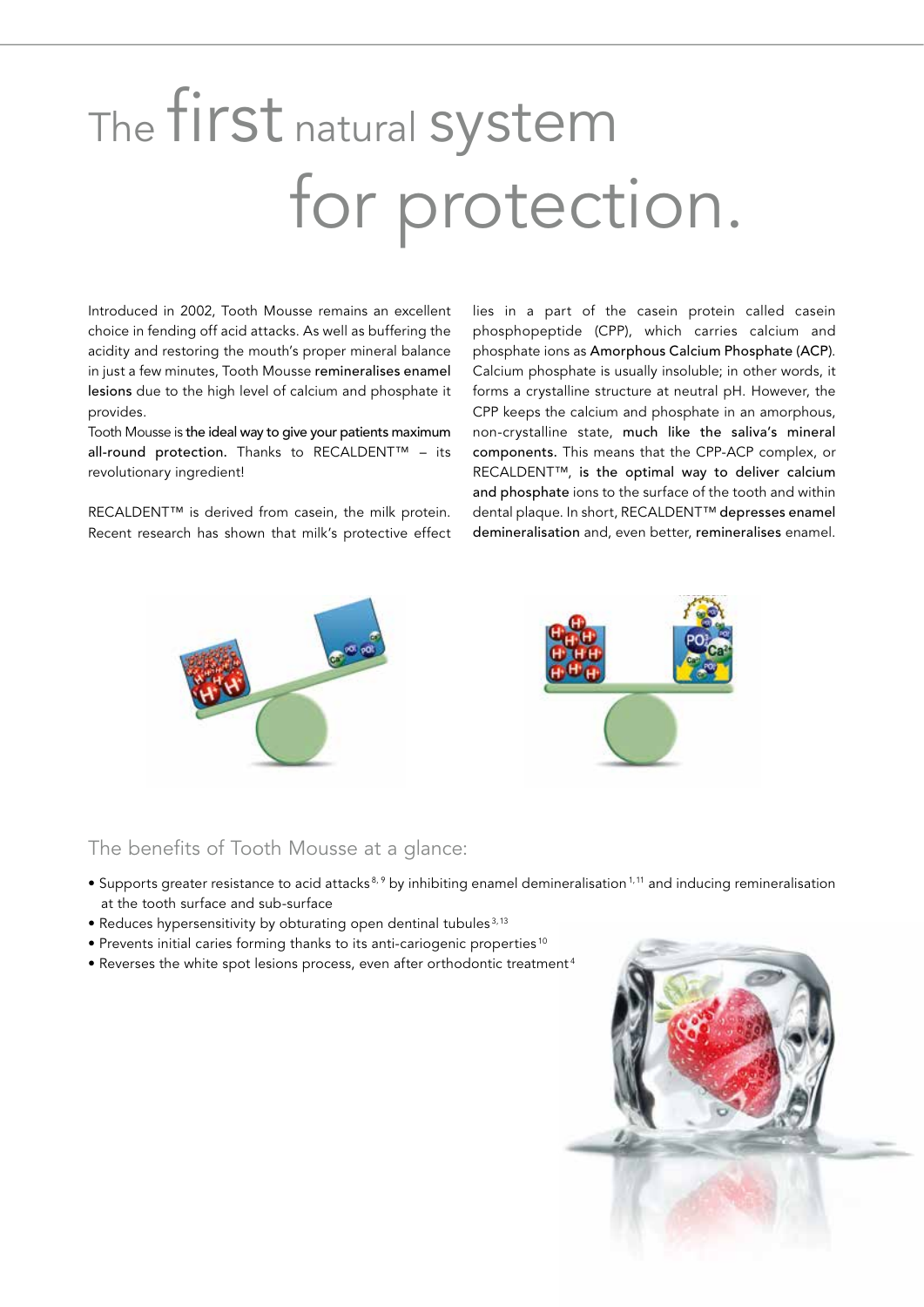#### GC has taken this sensational idea and made it even better. With MI Paste Plus.

MI Paste Plus has all the benefits and great taste of Tooth Mousse. What's more, it optimises both fluoride delivery to enamel and fluoride intake.

And thanks to a unique, patented form of fluoride, MI Paste Plus combines remineralisation and fluoridation. MI Paste Plus contains 900 parts per million (ppm) fluoride ions. While those ions are well known for remineralising, MI Paste Plus with CPP-ACP(F) is the only product that delivers the ideal calcium, phosphate and fluoride ratio of 5:3:1. MI Paste Plus with ACP(F) releases all three of the ions needed to form acid-resistant fluorapatite by BOTH remineralisation and fluoridation. 7,5

#### Combining remineralisation and fluoridation. The benefits of MI Paste Plus at a glance:

- Buffers the pH changes in plaque
- Impairs the adhesion and growth of Streptococcus mutans and Streptococcus sobrinus to the tooth surface<sup>12</sup>
- Remineralises enamel lesions (remineralisation)<sup>2,7</sup> and makes remineralised enamel more resistant to acid attacks<sup>1,9</sup>
- Optimises the way fluoride is transported to enamel and the fluoride intake by enamel<sup>5,6</sup>

#### How to apply Tooth Mousse and MI Paste Plus

Tooth Mousse and MI Paste Plus are applied topically to at-risk surfaces. First clean the teeth. Then smear a small amount of product across tooth surfaces with a clean finger or cotton-tipped applicator and let it work for three to five minutes. Do not rinse off. For at-home use: when your patients apply Tooth Mousse and MI Paste Plus immediately before going to bed, they should leave it on their teeth to slowly dissolve overnight.

Both Tooth Mousse and MI Paste Plus are based on milk proteins. The biological formula is pure, so it is well tolerated. The only restrictions are patients with milk protein or hydroxybenzoates allergies, so advise these patients not to use either product.

In young children (below the age of six), the use of MI Paste Plus is contraindicated as its concentration is above 500 ppm of fluoride.





Note: you can apply Tooth Mousse and MI Paste Plus topically to the teeth with a custom-made tray.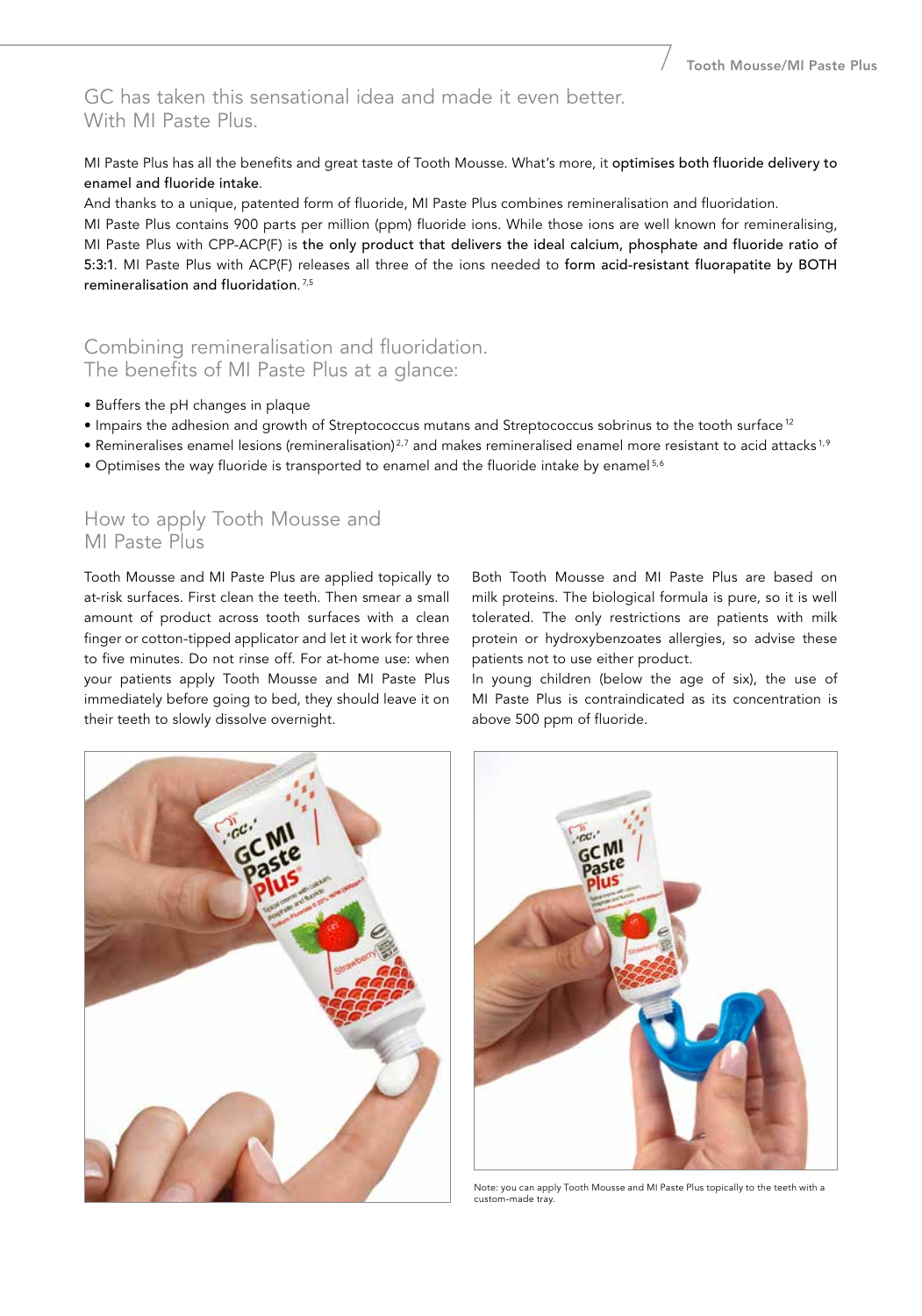# The right choice for a **Variety** of indications.

#### Natural defence against caries with Tooth Mousse

#### For patients who:

- have a low to medium risk of caries
- suffer from white spot lesions
- experience hypersensitivity before and after teeth whitening
- have had professional procedures such as root scaling or cleaning
- are below the age of six

#### Improve how you remineralise and boost fluoridation with MI Paste Plus

#### For patients who:

- need extra protection due to medium or high susceptibility to caries
- are medically compromised
- have an acidic oral environment
- suffer from erosion and gastric reflux
- need support due to very poor plaque control

#### Fluorosis

Prof. Laurie Walsh, University of Queensland, Australia



shows mild fluorosis with "snow-capped" anterior teeth.



appointment, three cycles ofetching and microabrasion have reduced the area of the opacities. A two minute etching time was used for each cycle.



After four weeks of nightly application of Tooth Mousse, the remaining opacities have been replaced by enamel that appears normal.



Bleaching



Before whitening. Immediately after the initial whitening appointment with heavy white staining on teeth still apparent.



Two weeks after final whitening appointment and application of Tooth Mousse twice a day.



Immediately after bracket removal.



these results after one

After three months.

#### Orthodontics White spot treatment Dr. Hayashi Yokohama, Japan Prof. Laurie Walsh, University of Queensland, Australia





Baseline. Result after one month of application of Tooth Mousse.